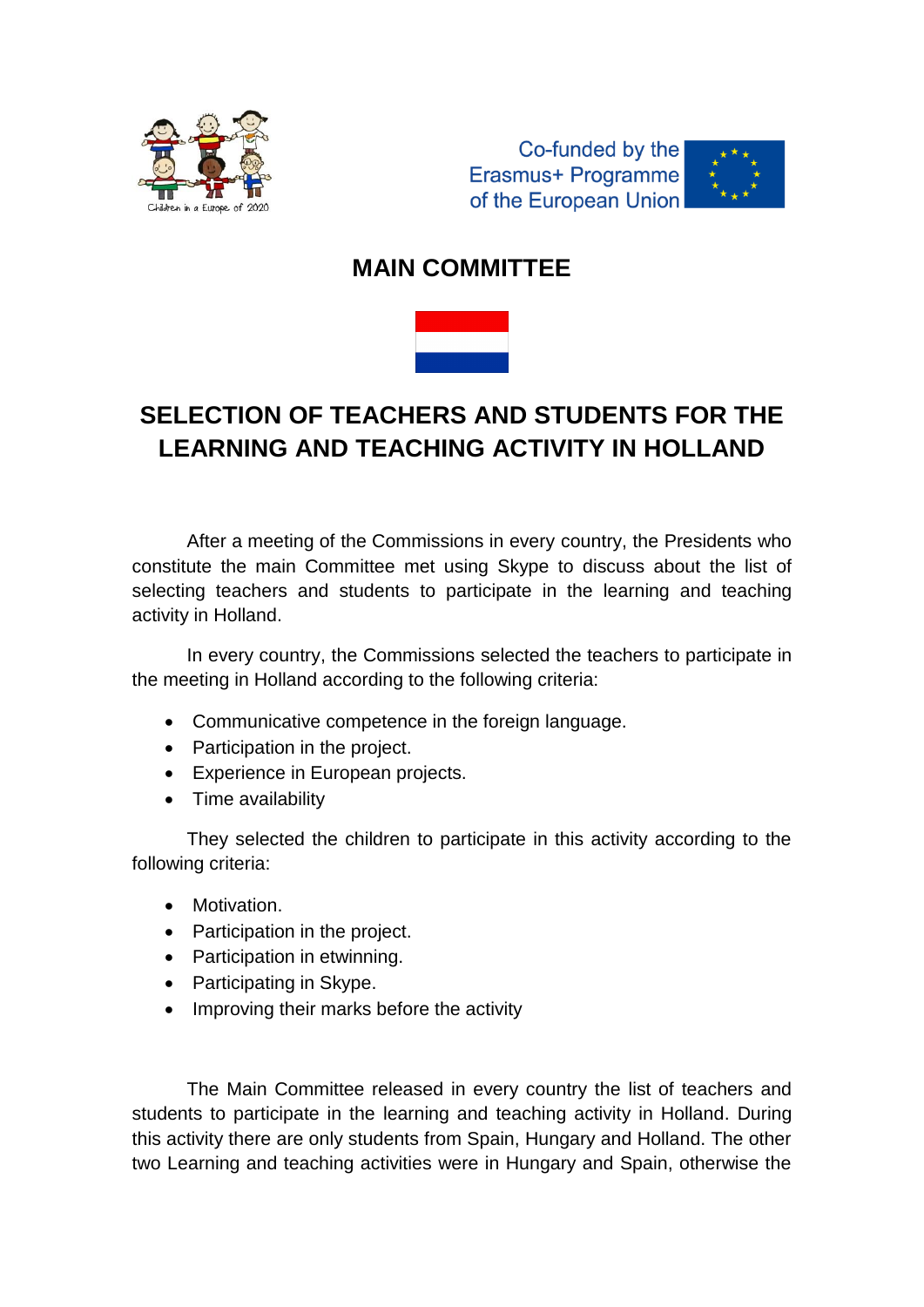Hungarian and Spanish students would only have the opportunity of participating in one of these activities.

# **TEACHERS FROM CYPRUS**

- **Evi Rousou Aristotelous**
- **Evangelina Christodoulidou Petrou**

### **TEACHERS FROM DENMARK**

- Katrine Møller Hansen
- Mads Kjær Madsen

# **TEACHERS FROM FINLAND**

- Jaana Pellonpää
- **Helka Kärkinen**

# **TEACHERS FROM SPAIN**

- **-** Lorena Márquez Tomán
- Andrea González Díaz
- Roldán García García

### **STUDENTS FROM SPAIN**

- Antonio Martínez Gómez
- Bárbara Monterroso Márquez
- Nerea Peral Asencio
- Ainhoa Moyo Asencio
- Ruth Tejón Moreno
- **Sergio Macías Dominguez**
- **Inache Moyo Escudero**

### **TEACHERS FROM HUNGARY**

- Éva Kaszab
- **Ilona Borosné Hegedűs**
- Ágnes Molnárné Földes
- Mónika Müller

### **STUDENTS FROM HUNGARY**

- Alexandra Horváth
- Kata Laczkó
- **Famás Nemcsek**
- **Bálint Halasi**